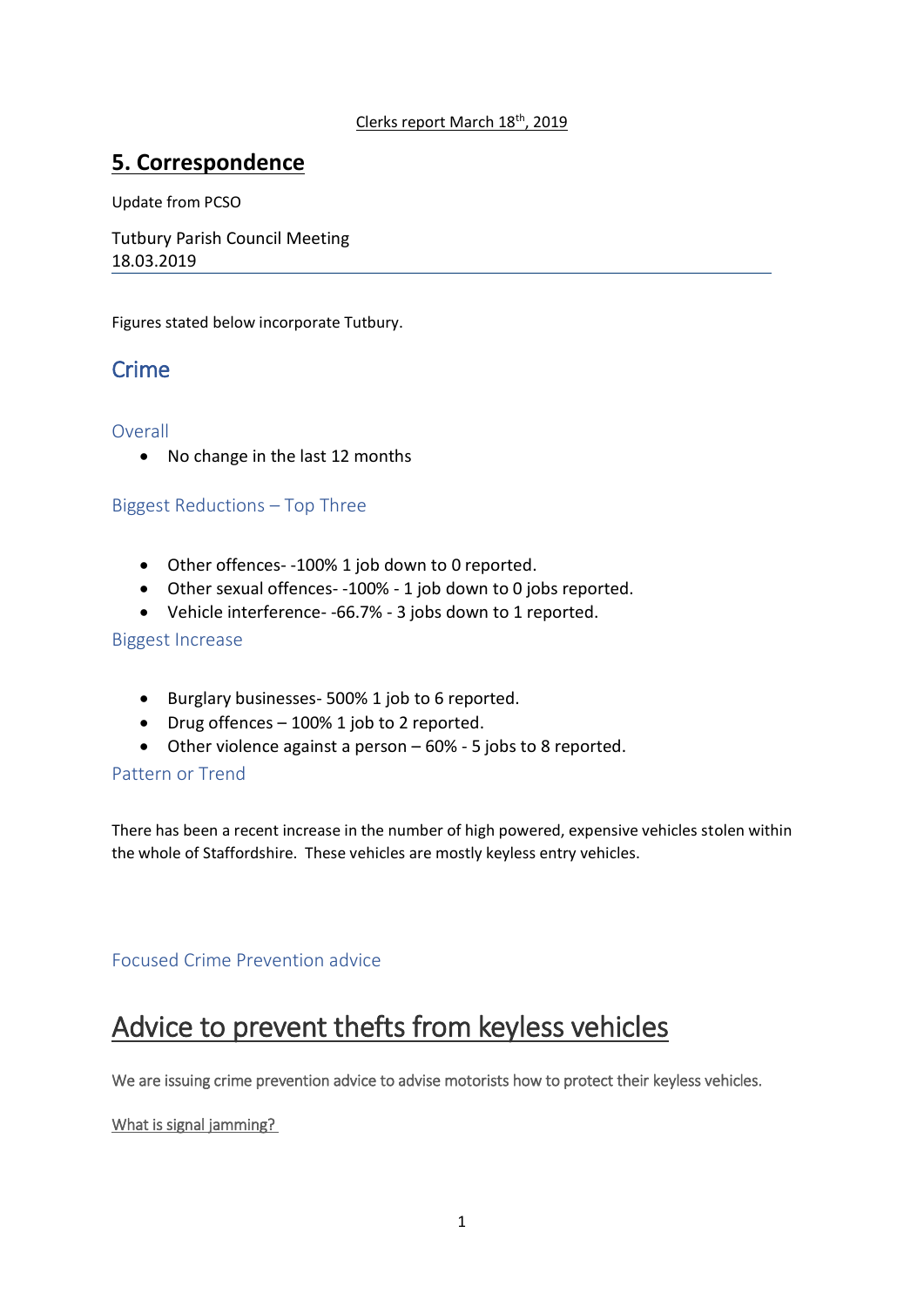Thieves use a gadget to prevent your key fob sending the command to lock your car and it remains unlocked. Whilst this tool will not allow them to steal your car it will allow them to root through your valuables.

How to avoid: Make sure the indicators flash when you press the lock button and listen for the doors locking.

# What is signal relaying?

When the correct key fob is close by, the fob recognises the signal and transmits its own code, instructing the vehicle to unlock the doors and to allow the ignition to work on the car.

Thieves use wireless transmitters to capture its radio transmission. This is relayed to another device. It allows the thief to open and start your car in the same way.

How to avoid: Use car key signal blocker cases/sleeves, they cost less than £10, or an aluminium tin at home. Find a safe place for your keys at home and check to ensure they are out of range. Or use a 'Faraday Bag' and place both the main used key and spare key inside. These bags can be purchased of sites such as Amazon.

## What is key programming?

Every car has a standard diagnostic port fitted. Computer hackers have developed devices that plug into the port, boot up a vehicle's software and then program a blank key fob. In keyless cars this can be used to start the engine as well as unlock the doors.

How to avoid: Fit a lock to your diagnostic port and use additional security such as a steering wheel lock.

## Number plate thefts

Officers are also encouraging residents to report number plate thefts. They are stolen to be used in other offences such as:

- Speeding
- Illegal parking
- Not paying congestion charges
- Driving away from a petrol forecourt without paying
- Not paying for parking tickets or speeding fines
- 'Disguising' a stolen vehicle.

Vehicles with stolen number plates have also been used in more serious crimes such as burglary, kidnap and robbery.

How to avoid: Use Anti-theft Number Plate Bolts, they cost less than £10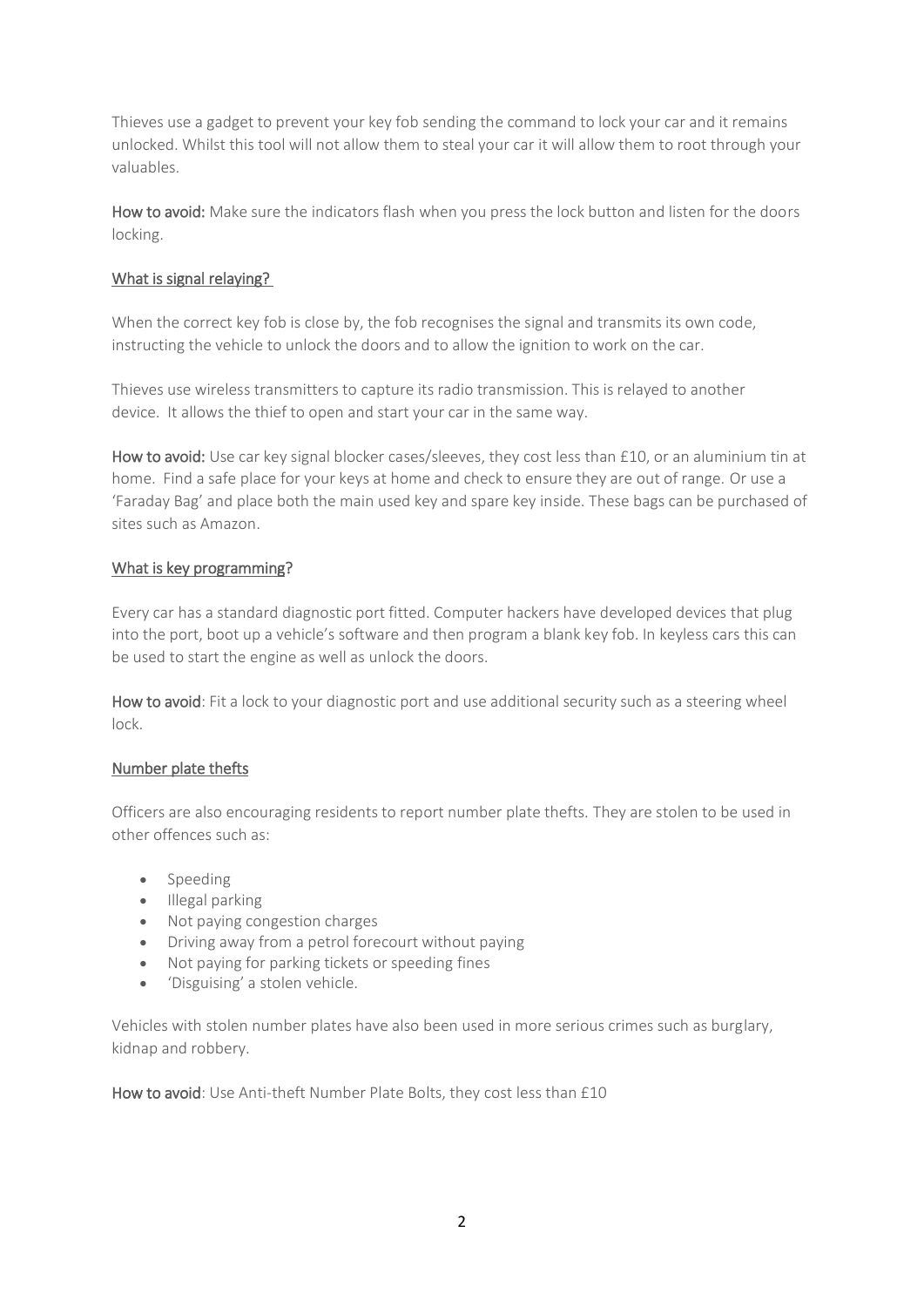# ASB

# Overall

• 17% increase – 6 jobs to 7 reported in the last 12 months.

Top three increases

- ASB Rowdy and inconsiderate behaviour
- ASB Nuisance Vehicles
- ASB Neighbour Disputes

# HOT Spot Locations

Richard Wakefield – School Parking

# Community engagement

## Events

• Community Engagement days to meet your local officers

Rolleston on Dove (Outside the Co Op) Wednesday  $24<sup>th</sup>$  April 2019 from 10am – 1pm

Tutbury (On the High Street) Friday  $26<sup>th</sup>$  April 2019 from 1pm – 4pm

- Contact details of the Ward Team Here;
	- PCSO Katie Fellows [Katie.fellows@staffordshire.pnn.police.uk](mailto:Katie.fellows@staffordshire.pnn.police.uk)
	- PC Lee Parden lee.parden@staffordshire.pnn.police.uk
	- Sgt Scott Gidman [scott.gidman@staffordshire.pnn.police.uk](mailto:scott.gidman@staffordshire.pnn.police.uk)

# Smart Alert

Be SMART and Keep Updated – Get FREE, Localised Crime Alerts and Community Safety advice by utilising the Staffordshire Smart Alert App. This is available FREE and is available for both Apple and Android devices. You can also get Email alerts through the following website; [www.staffordshiresmartalert.uk/staffs//](http://www.staffordshiresmartalert.uk/staffs/)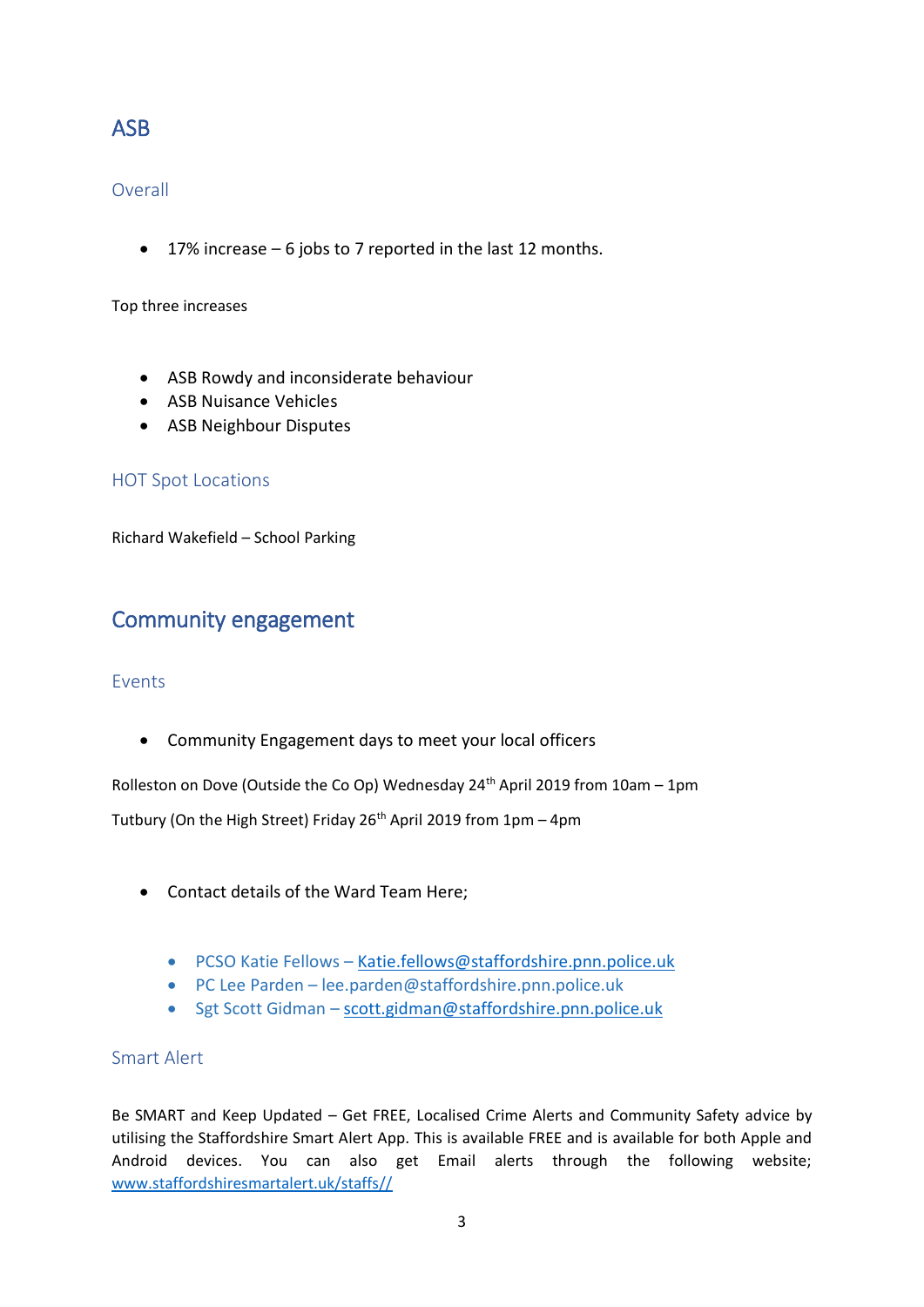## **Green Lane Speeding.**

Residents have raised concerns about the amount of traffic and the speed on Green Lane. The verge at the rear of the properties on Cromwell Close has been damaged. A car has gone through the hedge. Temporary posts have been installed by residents to protect the area from further damage and a request for a bollard to be installed by Staffordshire County Council.

An additional pedestrian exit has also been installed onto the road from the new housing.

The clerk has forwarded the concerns to Highways to address. This issue has been raised with Highways and we were told to reduce the speed limit to 30 would require street lights along the section.

Residents do believe that since the installation of the national speed limit sign, has exacerbated the problem.

## **Elm Lane update from the friends of Elm Lane (FOEL)Group meeting**

Prior to the meeting, the lane was walked by all, with the following observations:

- The general state of the lane is not too bad.
- A concrete post discarded from an adjacent Portway Drive property is an eyesore.
- A relatively small amount of rubble & discarded dead shrubs continue to be dumped in the lane, (near the Pinfold steps).
- Only eight of the twelve saplings planted by the PC could be found.
- The daffodils provided by the Civic Society are not doing very well, (in terms of either bearing flowers, or multiplying).
- Dog fouling is an ongoing problem, (which seems to go in cycles).

# **Action Plan for the Year**

- It was agreed that the group would meet for regular working sessions, (probably every 2-months). The first full working party will be at 10 am on Sat 6 April.
- Care to be taken not to cut back daffodil foliage until at least 6-weeks after the flowering season.
- The dumped concrete post will be removed / reclaimed in line with a risk assessment provided. The clerk will inform ESBC/
- Some of the larger saplings to be fitted with support stakes
- Flyer to be posted through adjacent Portway drive / Pinfold letterboxes politely asking people to avoid disposing of rubble / garden waste in the lane, advising them of our activities & inviting them to join us, at any time.
- It is proposed to invite the Scouts to help on one or more working parties. It's a boost for us & can also help them achieve their "community" badges.

# **Health & Safety**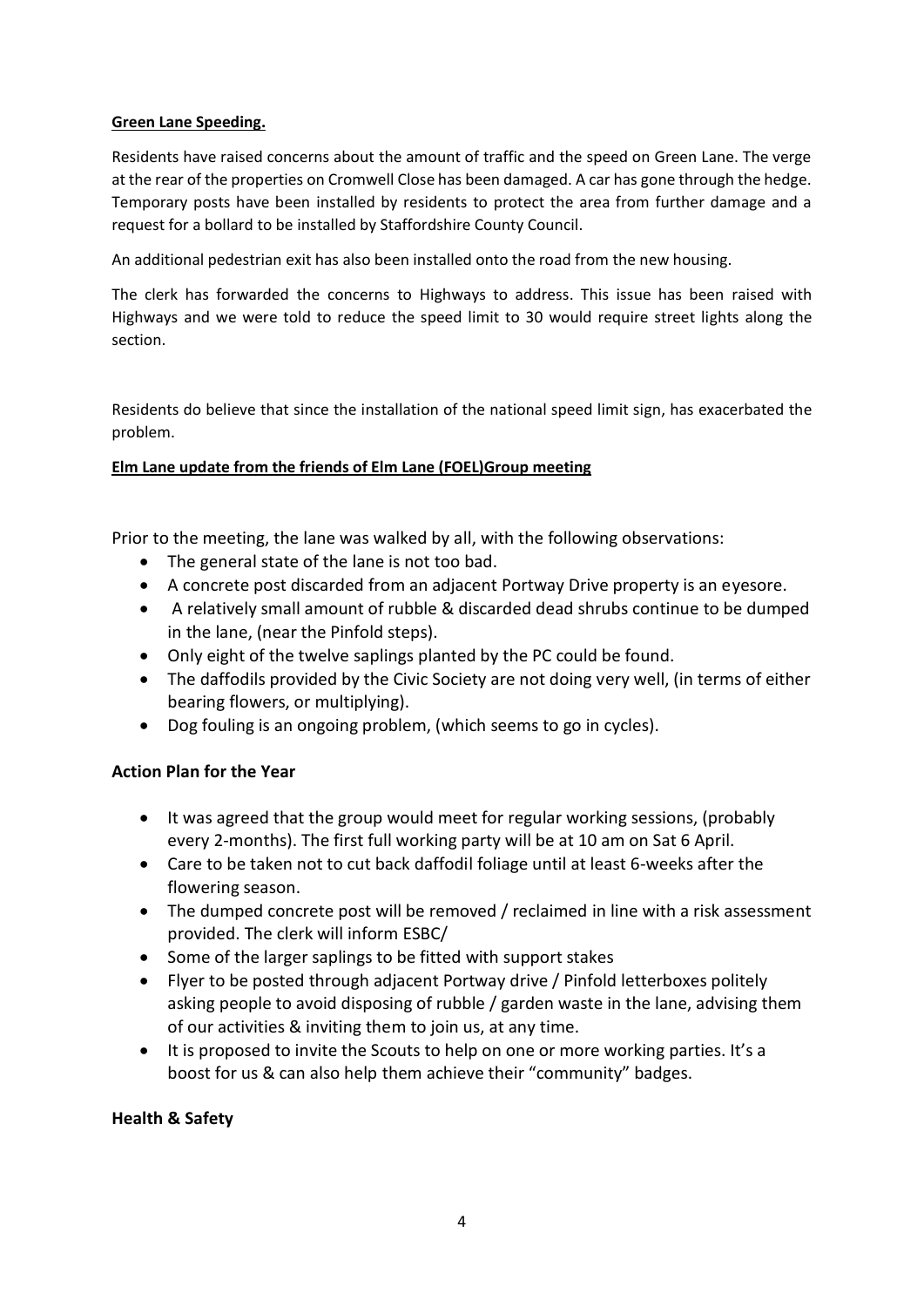- This year's Risk Assessment Has been produced by the clerk and passed to the FOEL This will be circulated to the members.
- Member have adequate PPE and tools provided by the Parish Council
- Guidance has been given by the council to the FOEL to contact the PCSO if any members of the public object to the work being carried out.

A resolution was passed last year for strimmer training for an additional volunteer This will take place on Wed 17<sup>th</sup> April. The costs will be £155 plus VAT.

#### **Tutbury Village News**

The article submitted to TVN was printed in the village news with some additions and some slight misrepresentation.

It is proposed that only text written by the Parish Council should be printed in the village news as it is supplied. To avoid future misrepresentation.

#### **Elections nomination forms**

**Due March 15th to be distributed**

## **6. Borough and County Ocuncil report**

## **7. Parking review see separate response document**

## **8.Risk Assessment changes**

Arrange inspection of bus shelters for councillors Page 3 amend to £150 clerk spending. Make it clearer that the council has public liability insurance/ The historical reference to the circus to be removed.

## **10. To consider and approve a grant for the Historic sign project**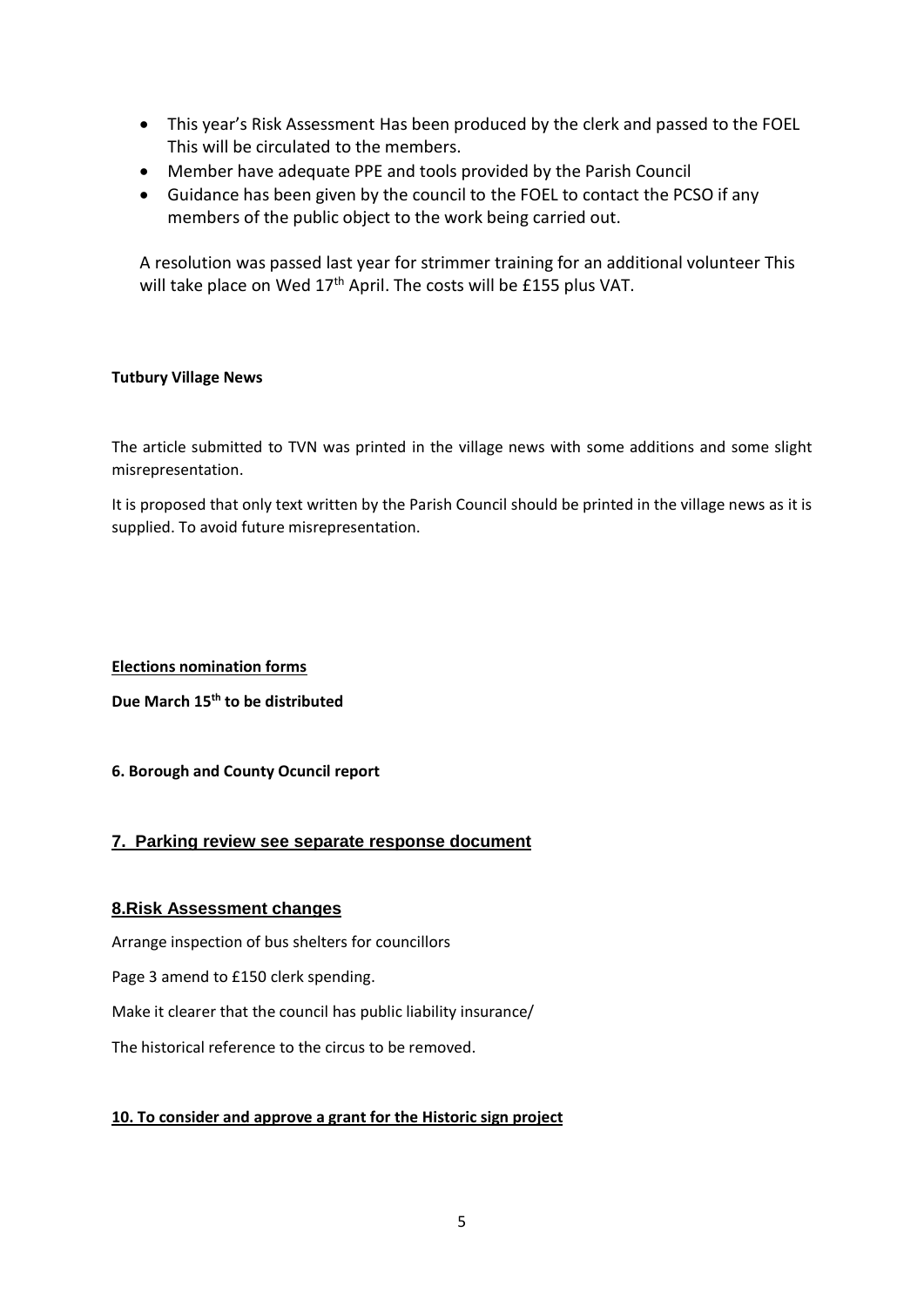£2500 Grant money has been received from the County Council through A Community fund via Cllr P White. Grant money from the Borough Council will be paid directly to the Civic Society on receipts of relevant invoices.

The fourth image for the sign was agreed to be the Staffordshire knot and the Supplier is a local company that has erected a similar sign for Etwall. The contractor will deal directly with the Highways offer on the position of the sigs. However, the Civic Society has acknowledged that there are already many signs on entering the village from Hatton and are considering the options. Cllrs and the Civic society agreed that the other sign would be positioned before the houses in Heritage Park when entering the village from Burton.

## **11. Contracts**

Three tenders have been received and will be opened at the meeting

Clerk's Pension and Salary details

## **12.Annual meeting of the Parish**

April 9<sup>th</sup> has been the date set however, this limits the time frame to organise the meeting.

## Previous meeting agenda items

# **AGENDA**

- 1 Apologies
- 2 Minutes of the meeting held on  $12<sup>th</sup>$  May 2017
- 3 The Annual Report of the Parish Council
- 4 Statement of the Parish Council accounts for the year ending 31/3/18 (unaudited)
- 5 Statement of the Parish Charities accounts for the year ending 31/10/17
- 6 Report of the County Councillor for the Parish
- 7 Report of the Borough Councillors for the Parish
- 8 A talk by a representative from East Staffordshire Local Policing Team.

Parish Picture Quiz and refreshments

# **13 Cornmill Lane Moveable goal posts for consideration**

# LIGHTWEIGHT ALLOY ROLLER GOALS - FOR USE ON GRASS -TWO GOALS - 24 X 8

AVAILABILITY: IN STOCK PRODUCT CODE: 24X81944 PRODUCT BRAND: ITSA GOAL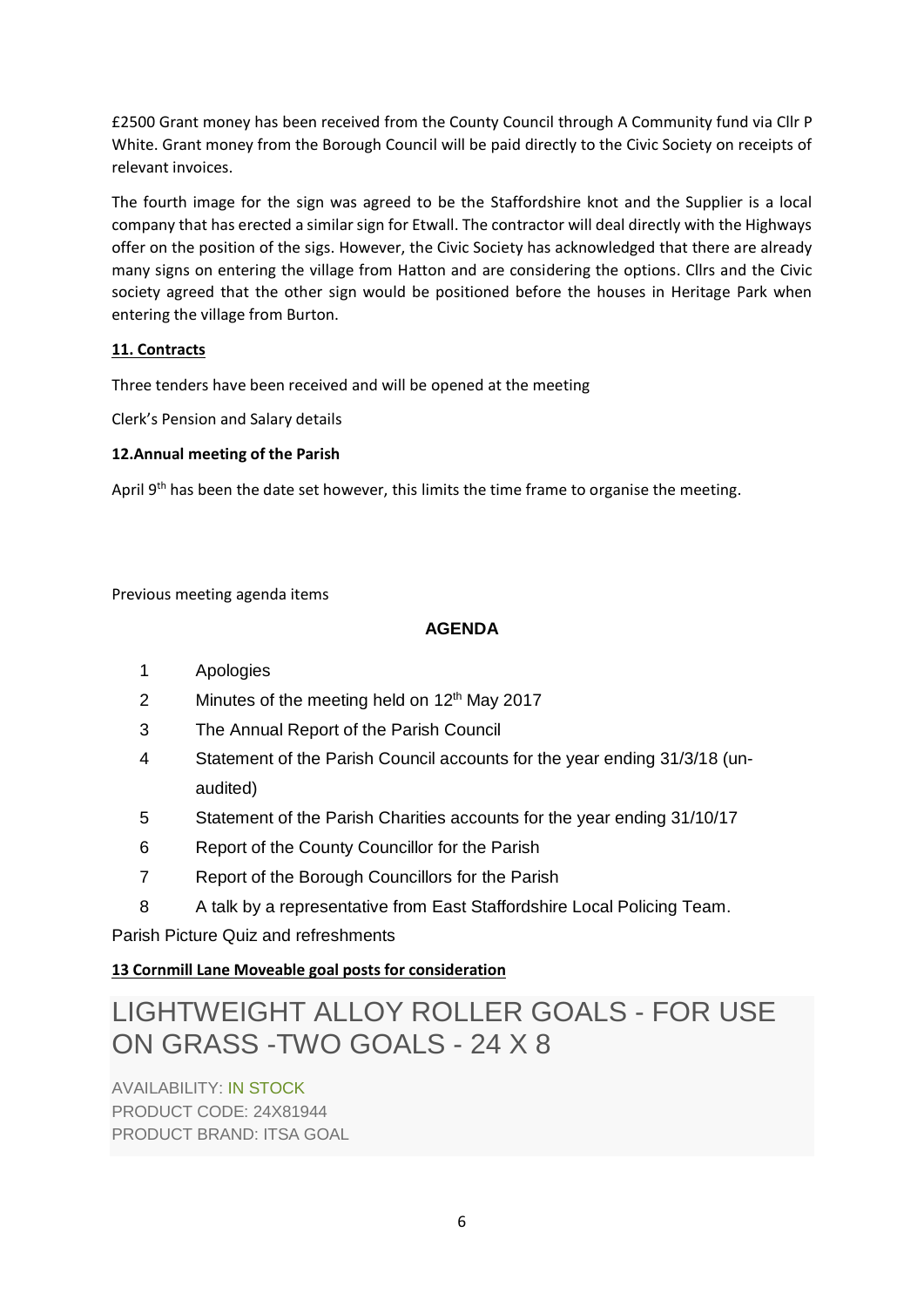GOAL POST MATERIAL: ALUMINIUM GOAL POSTS GOALPOST TYPE: ROLLER FOOTBALL GOALS AGE GROUP: ADULT FOOTBALL GOALS GOAL POST SIZE: 24 X 8 FOOTBALL GOALS GOAL WEIGHT: GOALPOSTS OVER 45 KG GTIN: 756406388050 BRAND: ITSA GOAL

# **£2,861.20**

# **DESCRIPTION**

Free standing movable professional roller goal posts are strong, light and easy to move around on grass football pitches. Goal post made to European safety standard EN 748: 2004 This goal is easier to move on grass compared to other roller goals as there is less weight in the back bar making them so much easier to move, particularly on heavy muddy pitches. When the goals are in place, easy to use anchors are used to secure the goals firmly in place. The goalposts have lockable quick release fully welded side frames that can be easily removed for storage or left locked securely in place on site. The goals have no internal steel brackets with nuts & bolts that need constant adjustment and tightening. An innovative design that made in rustproof aluminium with wheels permanently fitted the back of the goals out of the play area. A much better system than goals with flip over wheels that inevitably buckle and become unusable.

*Football Goal delivery times may also vary on welded aluminium goals as they are made to order. These football goal posts may incur a delivery surcharge depending on your location. Please call our goal line 0114 242 4244 o*r email [sales@itsagoal.net.](mailto:sales@itsagoal.net) *to check delivery details prior to ordering. We offer an installation service if required to fit the goalpost up at additional cost.*

14. TO receive an update on Church Grill.

15. PLANNING/ **DECISIONS**

P/2018/016 00

#### **Change of use to from new dwelling from existing garage 3 Cherry Tree Lane, Fauld Lane, Fauld, Tutbury, DE13 9GR**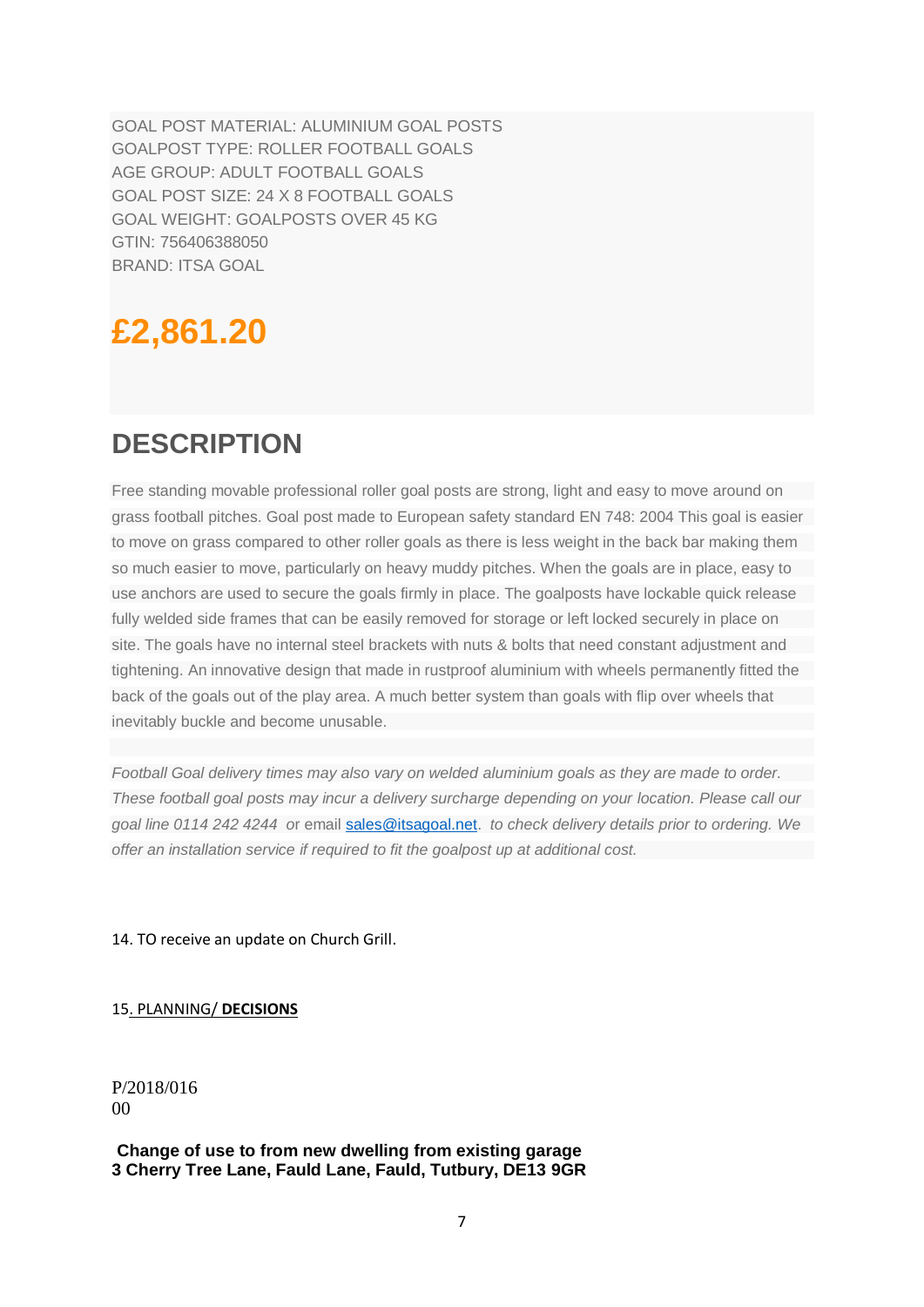Permitted

#### **16. Pension Contribution Banding 2019 /20**

*The following table sets out the pensions contributions that come into force from 1 April 2019.*

|       | Contribution bandings 2019/20 |             |        |                           |  |  |  |
|-------|-------------------------------|-------------|--------|---------------------------|--|--|--|
|       |                               |             |        | main scheme 50/50 section |  |  |  |
| up to |                               | £ 14,400.00 | 5.50%  | 2.75%                     |  |  |  |
| £     | 14,401.00                     | £ 22,500.00 | 5.80%  | 2.90%                     |  |  |  |
| £     | 22,501.00                     | £ 36,500.00 | 6.50%  | 3.25%                     |  |  |  |
| £     | 36,501.00                     | £ 46,200.00 | 6.80%  | 3.40%                     |  |  |  |
| £     | 46,201.00                     | £ 64,600.00 | 8.50%  | 4.25%                     |  |  |  |
| £     | 64,601.00                     | £ 91,500.00 | 9.90%  | 4.95%                     |  |  |  |
| £     | 91,501.00                     | £107,700.00 | 10.50% | 5.25%                     |  |  |  |
|       | £ 107,701.00                  | £161,500.00 | 11.40% | 5.70%                     |  |  |  |
|       | £ 161,501.00                  | or more     | 12.50% | 6.25%                     |  |  |  |

Employer Action

• Employers must reassess the contribution paid by members of the LGPS and if necessary, amend the pension contributions from 1 April 2019, in line with the employer's pension contribution banding policy.

Currently the clerk contributes 5.5% so this will not change, and the Employer contribution is 23.4%/ This will also remain the same.



t: 020 7637 1865

w: www.nalc.gov.uk e: nalc@nalc.gov.uk a: 109 Great Russell Street, London WC1B 3LD

#### **EMPLOYMENT BRIEFING E02-18 | 2018-2019 NATIONAL SALARY AWARDSALARY AWARD**

The National Joint Council for Local Government Services (NJC) has agreed the new pay scales for 2019-2020 to be implemented from 1 April 2019. The attached Annex lists the new pay scales for clerks and other employees employed under the terms of the model contract including SCPs 50 and above. These calculations have been checked by the ALCC and are based on the changes agreed by the NJC. These should be applied from 1 April 2019 Due to the introduction of the national living wage, the NJC agreement includes the introduction of a new pay spine on 1 April 2019 and the attachment translates the existing spinal column points and scale ranges used in the sector to the new scales. © NALC 2018

**ANNEX 1**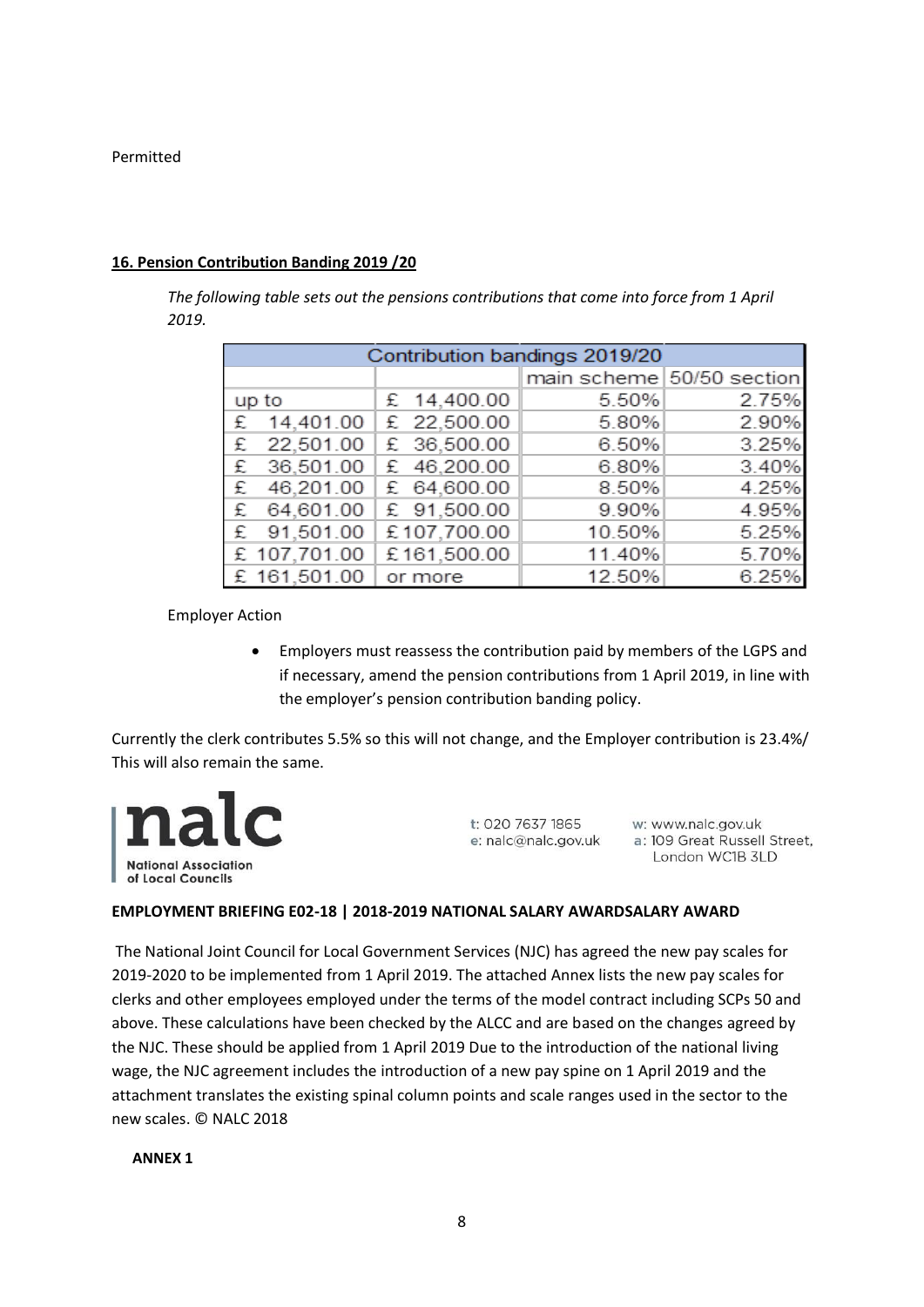|                         | 1 April 2018 | 1 April 2019             |             |              |            | <b>Scale Ranges</b>                                       |
|-------------------------|--------------|--------------------------|-------------|--------------|------------|-----------------------------------------------------------|
| <b>SCP</b>              | £ per annum  | <b>New SCP</b>           | £ per annum | * £ per hour | Old SCP[s] | <b>Based on New SCP</b>                                   |
| 6                       | £16,394      |                          |             |              |            |                                                           |
| $\overline{\mathbf{z}}$ | £16,495      | $\mathbf{1}$             | £17,364     | £9.02        | 6/7        | <b>Below LC Scale</b><br>(for staff other<br>than clerks) |
| 8                       | £16,626      |                          |             |              |            |                                                           |
| 9                       | £16,755      | $\mathbf{2}$             | £17,711     | £9.21        | 8/9        |                                                           |
| 10                      | £16,863      |                          |             |              |            |                                                           |
| 11                      | £17,007      | 3                        | £18,065     | £9.39        | 10/11      |                                                           |
| 12                      | £17,173      |                          |             |              |            |                                                           |
| 13                      | £17,391      | 4                        | £18,426     | £9.58        | 12/13      |                                                           |
| 14                      | £17,681      | 5                        | £18,795     | £9.77        | 14         |                                                           |
| 15                      | £17,972      | 5                        | £18,795     | £9.77        | 15         | $LC1(5-6)$<br>(below substantive<br>range)                |
| 16                      | £18,319      |                          |             |              |            |                                                           |
| 17                      | £18,672      | 6                        | £19,171     | £9.96        | 16/17      |                                                           |
| 18                      | £18,870      | $\overline{\mathbf{z}}$  | £19,554     | £10.16       | 18         | $LC1(7-12)$<br>(substantive<br>benchmark range)           |
| 19                      | £19,446      | 8                        | £19,945     | £10.37       | 19         |                                                           |
| 20                      | £19,819      | 9                        | £20,344     | £10.57       | 20         |                                                           |
|                         |              | 10                       | £20,751     | £10.79       |            |                                                           |
| 21                      | £20,541      | 11                       | £21,166     | £11.00       | 21         |                                                           |
| 22                      | £21,074      | 12                       | £21,589     | £11.22       | 22         |                                                           |
|                         |              | 13                       | £22,021     | £11.45       |            | LC1 (13-17)<br>(above substantive<br>range)               |
| 23                      | £21,693      | 14                       | £22,462     | £11.67       | 23         |                                                           |
| 24                      | £22,401      | 15                       | £22,911     | £11.91       | 24         |                                                           |
|                         |              | 16                       | £23,369     | £12.15       |            |                                                           |
| 25                      | £23,111      | 17                       | £23,836     | £12.39       | 25         |                                                           |
|                         |              | 18                       | £24,313     | £12.64       |            | LC2 (18-23)<br>(below substantive<br>range)               |
| 26                      | £23,866      | 19                       | £24,799     | £12.89       | 26         |                                                           |
| 27                      | £24,657      | 20                       | £25,295     | £13.15       | 27         |                                                           |
|                         |              | 21                       | £25,801     | £13.41       |            |                                                           |
| 28                      | £25,463      | 22                       | £26,317     | £13.68       | 28         |                                                           |
| 29                      | £26,470      | 23                       | £26,999     | £14.03       | 29         |                                                           |
| 30                      | £27,358      | $\overline{\mathbf{24}}$ | £27,905     | £14.50       | 30         | LC2 (24-28)<br>(substantive<br><b>benchmark range)</b>    |
| 31                      | £28,221      | 25                       | £28,785     | £14.96       | 31         |                                                           |
| 32                      | £29,055      | 26                       | £29,636     | £15.40       | 32         |                                                           |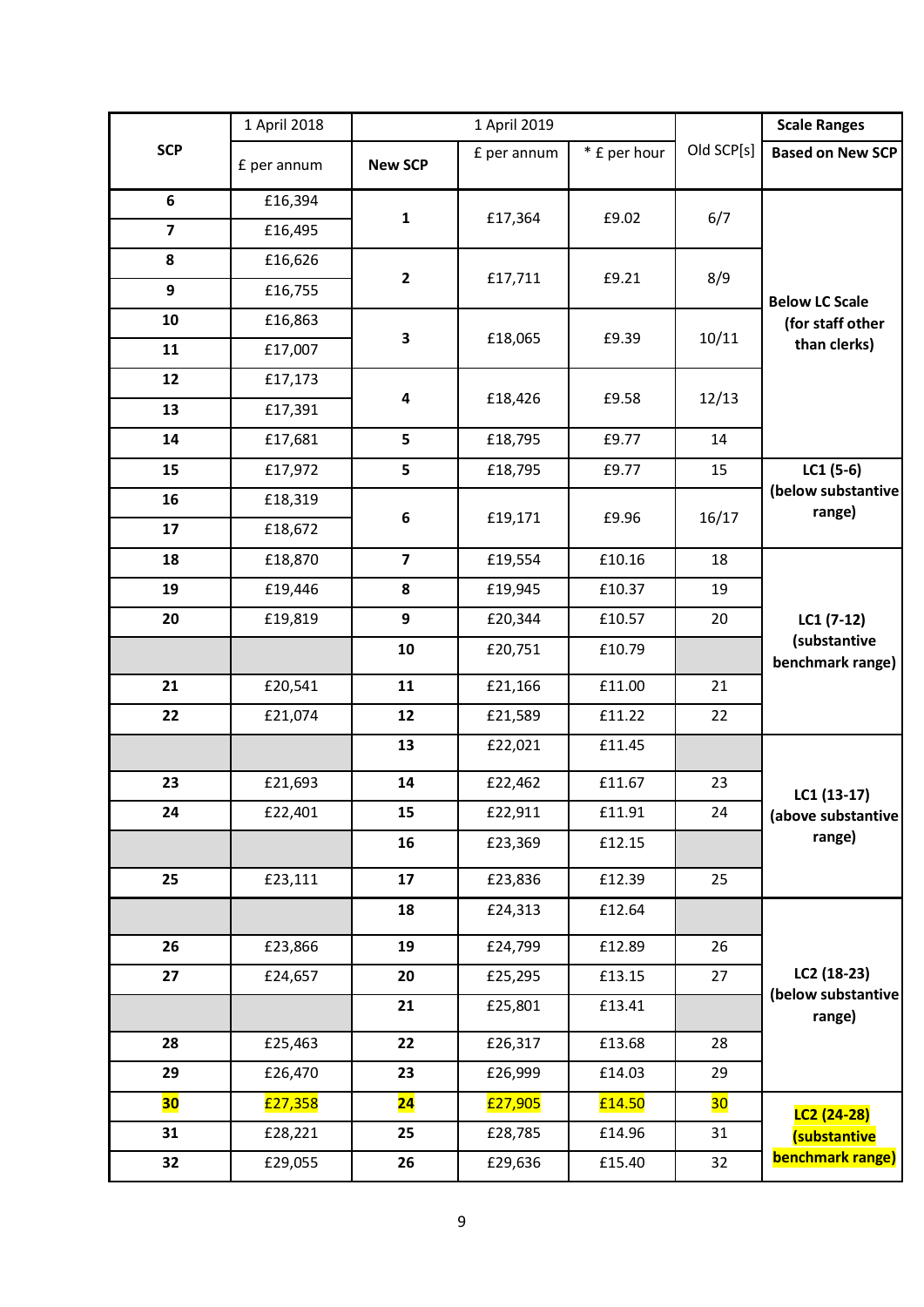| 33             | £29,909      | 27             | £30,507      | £15.86       | 33         |                                                 |  |  |
|----------------|--------------|----------------|--------------|--------------|------------|-------------------------------------------------|--|--|
| 34             | £30,756      | 28             | £31,371      | £16.31       | 34         |                                                 |  |  |
|                |              |                |              |              |            |                                                 |  |  |
| 35             | £31,401      | 29             | £32,029      | £16.65       | 35         | LC2 (29-32)                                     |  |  |
| 36             | £32,233      | 30             | £32,878      | £17.09       | 36         | (above substantive<br>benchmark range)          |  |  |
| 37             | £33,136      | 31             | £33,799      | £17.57       | 37         |                                                 |  |  |
| 38             | £34,106      | 32             | £34,788      | £18.08       | 38         |                                                 |  |  |
| <b>ANNEX 1</b> |              |                |              |              |            |                                                 |  |  |
|                | 1 April 2018 |                | 1 April 2019 |              |            | <b>Scale Ranges</b>                             |  |  |
| <b>SCP</b>     | £ per annum  | <b>New SCP</b> | £ per annum  | * £ per hour | Old SCP[s] | <b>Based on New SCP</b>                         |  |  |
| 39             | £35,229      | 33             | £35,934      | £18.68       | 39         |                                                 |  |  |
| 40             | £36,153      | 34             | £36,876      | £19.17       | 40         | LC3 (33-36)                                     |  |  |
| 41             | £37,107      | 35             | £37,849      | £19.67       | 41         | (below<br>substantive range)                    |  |  |
| 42             | £38,052      | 36             | £38,813      | £20.17       | 42         |                                                 |  |  |
| 43             | £39,002      | 37             | £39,782      | £20.68       | 43         | LC3 (37-41)<br>(substantive<br>benchmark range) |  |  |
| 44             | £39,961      | 38             | £40,760      | £21.19       | 44         |                                                 |  |  |
| 45             | £40,858      | 39             | £41,675      | £21.66       | 45         |                                                 |  |  |
| 46             | £41,846      | 40             | £42,683      | £22.18       | 46         |                                                 |  |  |
| 47             | £42,806      | 41             | £43,662      | £22.69       | 47         |                                                 |  |  |
| 48             | £43,757      | 42             | £44,632      | £23.20       | 48         | LC3 (42-45)                                     |  |  |
| 49             | £44,697      | 43             | £45,591      | £23.70       | 49         | (above<br>substantive<br>benchmark range)       |  |  |
| 50             | £45,816      | 44             | £46,732      | £24.29       | 50         |                                                 |  |  |
| 51             | £46,957      | 45             | £47,896      | £24.89       | 51         |                                                 |  |  |
| 52             | £48,138      | 46             | £49,101      | £25.52       | 52         |                                                 |  |  |
| 53             | £49,331      | 47             | £50,318      | £26.15       | 53         | LC4 (46-49)<br>(below<br>substantive range)     |  |  |
| 54             | £50,421      | 48             | £51,429      | £26.73       | 54         |                                                 |  |  |
| 55             | £51,832      | 49             | £52,869      | £27.48       | 55         |                                                 |  |  |
| 56             | £53,131      | 50             | £54,194      | £28.17       | 56         |                                                 |  |  |
| 57             | £54,455      | 51             | £55,544      | £28.87       | 57         | LC4 (50-54)<br>(substantive<br>benchmark range) |  |  |
| 58             | £56,272      | 52             | £57,397      | £29.83       | 58         |                                                 |  |  |
| 59             | £58,082      | 53             | £59,244      | £30.79       | 59         |                                                 |  |  |
| 60             | £59,901      | 54             | £61,099      | £31.76       | 60         |                                                 |  |  |
| 61             | £61,732      | 55             | £62,967      | £32.73       | 61         | LC4 (55-62)                                     |  |  |
| 62             | £63,541      | 56             | £64,812      | £33.69       | 62         |                                                 |  |  |